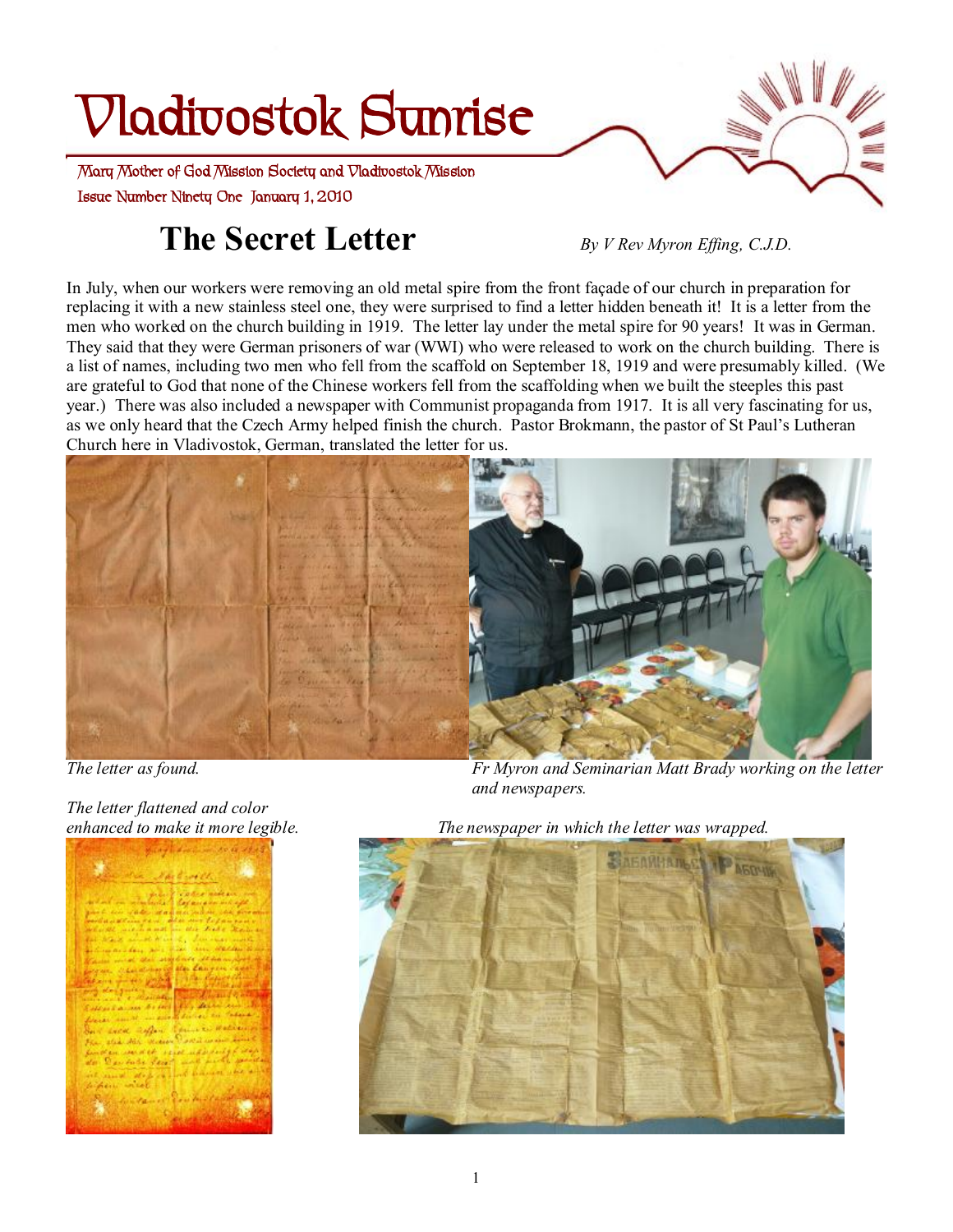Vladívostok, September 20, 1919.\*

### To Posterity:

Already five years we are sitting in Russian imprisonment. Peace negotiations are already going on for one year, but nobody sends us prisoners back to the dear homeland to wife and children. Still we are languishing here in cold Siberia. When will the longed for transport back take place? We are tired of the long camp-life under Japanese administration, in spite of the good food, and have already for two monthy taken part in the construction of this God's house, to live a bit more free and human.

But we hope to return home soon. You, who will sometime find this document. Be convinced that the German Spirit has not yet died, and that once again it will be said: Germany, Germany over all\*\*. God grant it! Amen!

Leader of the work: Geiling, Rolf. Borbeitekl, Vienna, First Lieutenant

| The following prisoners:<br>Germany:                                  | Austría-Hungary                                                   |
|-----------------------------------------------------------------------|-------------------------------------------------------------------|
| "….*** ,Georg, líeutenant, … assessor<br>of studíes ín Berlín Sophíen | Gaal, Hungary                                                     |
| Gymnasium                                                             | Kern, Vienna                                                      |
| Kloth, Karl Officer aspirant architect<br>Schmalkalden                | Hudríbusík, Víenna                                                |
|                                                                       | Kínkler, Johann Temeszwar                                         |
| Teute, Alfred Officer aspirant …<br>Merchant Kolmar ín Posen          | Kabay, Janosz Hungary                                             |
| Schulze, Hermann Braunschweig                                         | Galfí, Peter                                                      |
| Wagner, Otto Wittenberge<br>Precipitated Sept 18, 1919***             | Korthofer, Georg Víenna precípítated<br>Sept. 18 chest crushed*** |
| Weise, Paul Doerpsen                                                  | B, Hungary                                                        |
|                                                                       | Kaufstein, Hungary                                                |

<sup>\*</sup>The letter as translated from the German by Rev. Manfried Brokmann, Nov 8, 2009:

<sup>\*\*</sup>German humiliation in World War I was a major cause of the rise of Hitler and World War II.

<sup>\*\*\*</sup>denotes unreadable text.

<sup>\*\*\*\*</sup>Perhaps "precipitated" meant that they fell from the scaffold around the church?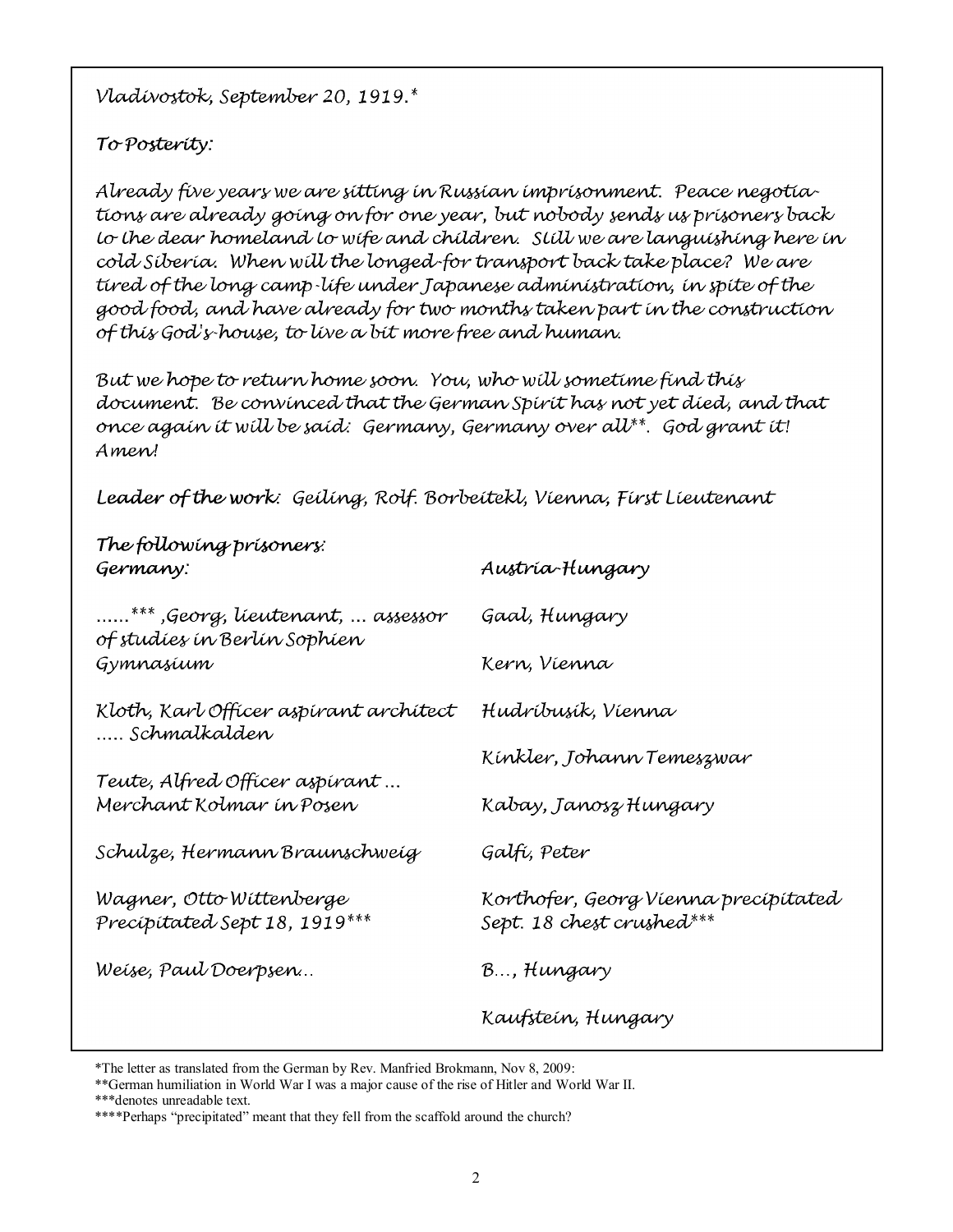

*The church surrounded by scaffolds. The only photo we have from the time of the construction of the church, probably from about the time the letter was written.* 

As if all of that isn't interesting enough, we were told the following information about "Rolf Geiling", who was the leader of the final work on the church and author of the letter:

Rolf was born in Vienna from a family famous for church decorations. He received an education as an architect. After the tragic death of his daughter he enlisted in the Austrian army, and achieved the rank of senior lieutenant. He was sent to Siberia, but found himself arrested and imprisoned for five years by the Soviets. As an architect he was assigned to head a construction brigade. He built many buildings and participated in the building of the Vladivostok Prison. The prison director helped him with documents and he escaped to China where he lived in the city of Lyandzin where he reunited with his wife and where he was very involved in various construction projects and received an award of appreciation from the city officials. In China he had a daughter and son. The son, Franz Geiling, born in 1926, moved to America to Austin, Texas because of the revolution in China. A physicist by education, he worked in astrophysics and space sciences. His descendents still live in Texas.

## **News Notes**

*by V Rev Myron Effing, C.J.D* 

THE 13TH DAY A Film By Ian & Dominic Higgins

● A big event for our Modesto office was the showing of the movie The 13<sup>th</sup> Day at a local theater in November. Vicky Trevillyan says, "I'm back from our first afternoon showing of The 13th Day and couldn't wait to give you a

report! Praise and Glory to God, everything went far better than our expectations! It's safe to say everyone came away from the theater touched in some way upon being reminded of the love of our Father and Mother in Heaven. There was a wonderful applause at the end of the movie and many tears. One attendee said, 'I have not been to Church in a long time. It's time I go back.' How wonderful it is to hear this. Thanks be to God.

"We distributed scores of free 'How to Pray the Rosary' brochures and free rosaries from the local rosary makers. All brochures and rosaries that were put out were taken. Over 200 MMOG brochures and newsletters stuffed with Mass Stipend request forms and return envelopes were handed out as people walked in. I did not expect the response and we ran out well in advance as people came requesting there own copies!

"I spoke a few minutes before the start of the movie including thank you's, welcome, introduction of our mission and the message of Fatima. Fr Francis from Tracy, CA blessed the event with a brief encouraging word about the Fatima message. One of our sister parish volunteers led everyone in the Our Father and a decade of the Rosary. I announced the DVD of The 13th Day was available for ordering following the show. We received 20 orders at that time."

Later she wrote again, "We just finished the three day movie fundraiser with The 13th Day at the State Theatre! No words can describe how so many were touched by this movie. Needless to say, it was a great success in bringing people closer to God and to our Blessed Mother--our real treasures! Many tears of love and joy leaving the theater. There was applause after each showing. We received 81 orders for the DVD and are still getting calls for more. At each of the three showings we had two priests attending. I introduced our mission to the audience and we had one or both priests present speak briefly before the show and we prayed a decade of the Rosary.

"In all about 1000 people attended this showing. Five of our speakers want to show this movie in their cities throughout the US."

Congratulations, Vicky and volunteers!

• On November 29 I had the pleasure to install the new pastor in Annunciation Parish in Arsenyev. He is Father Eliot Maretski, O.F.M. Father comes from Poland, and had served earlier as pastor of a parish in Kazakhstan.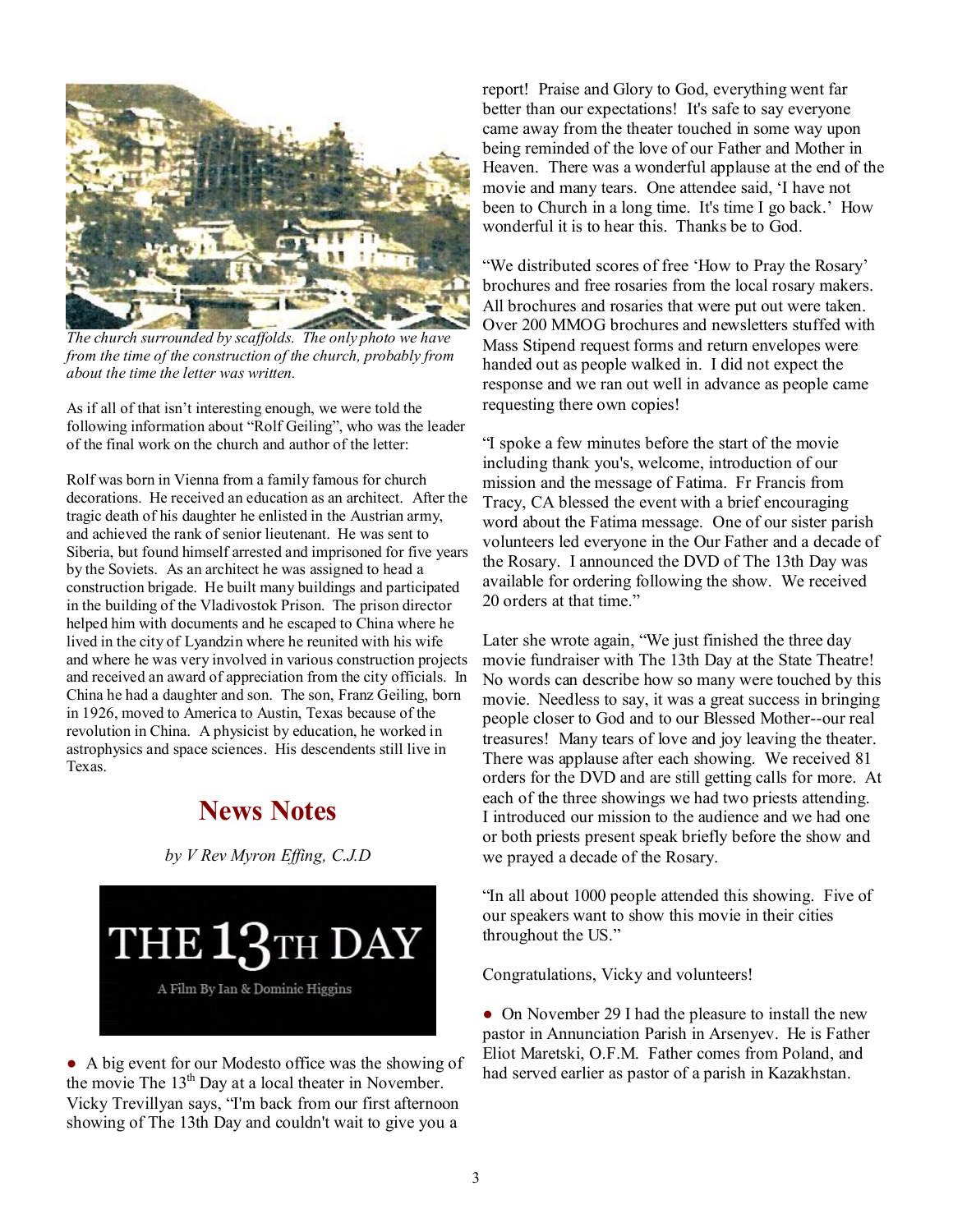

*Fr Eliot reading his Declaration of Faith in the parish chapel.* 

● Fr Sebastian D'Silva's return to his parish, Our Lady of the Pacific in Nakhodka, after having been absent to work on Sakhalin Island for a year and a half, resulted in a flourish of activities by parishioners. The most obvious was the decision to put new wallpaper on the walls and ceiling of the parish chapel. When they took off the old paper, they found that the underlying plaster was in such poor condition that they decided to dig deeper and wound up replacing the ceiling totally, and some parts of the walls. They also created a niche for the tabernacle which would also save some floor space, as the chapel is way too small for the parish. They had plans to build a church, but had to give up on those plans when building costs went sky high before the economic crisis hit. Meanwhile, the parish owes thanks to its sister parish, St Mary's in Niles, Michigan, for financing some of the repair costs.



*Wall to be repaired in Nakhodka's chapel.* 



*Fr Milosh, visiting from Chita, Russia helped Fr Sebastian plan the tabernacle niche.* 

#### *The repaired chapel as folks waited for the first mass there.*



*Repairs were needed in the kitchen, too.* 

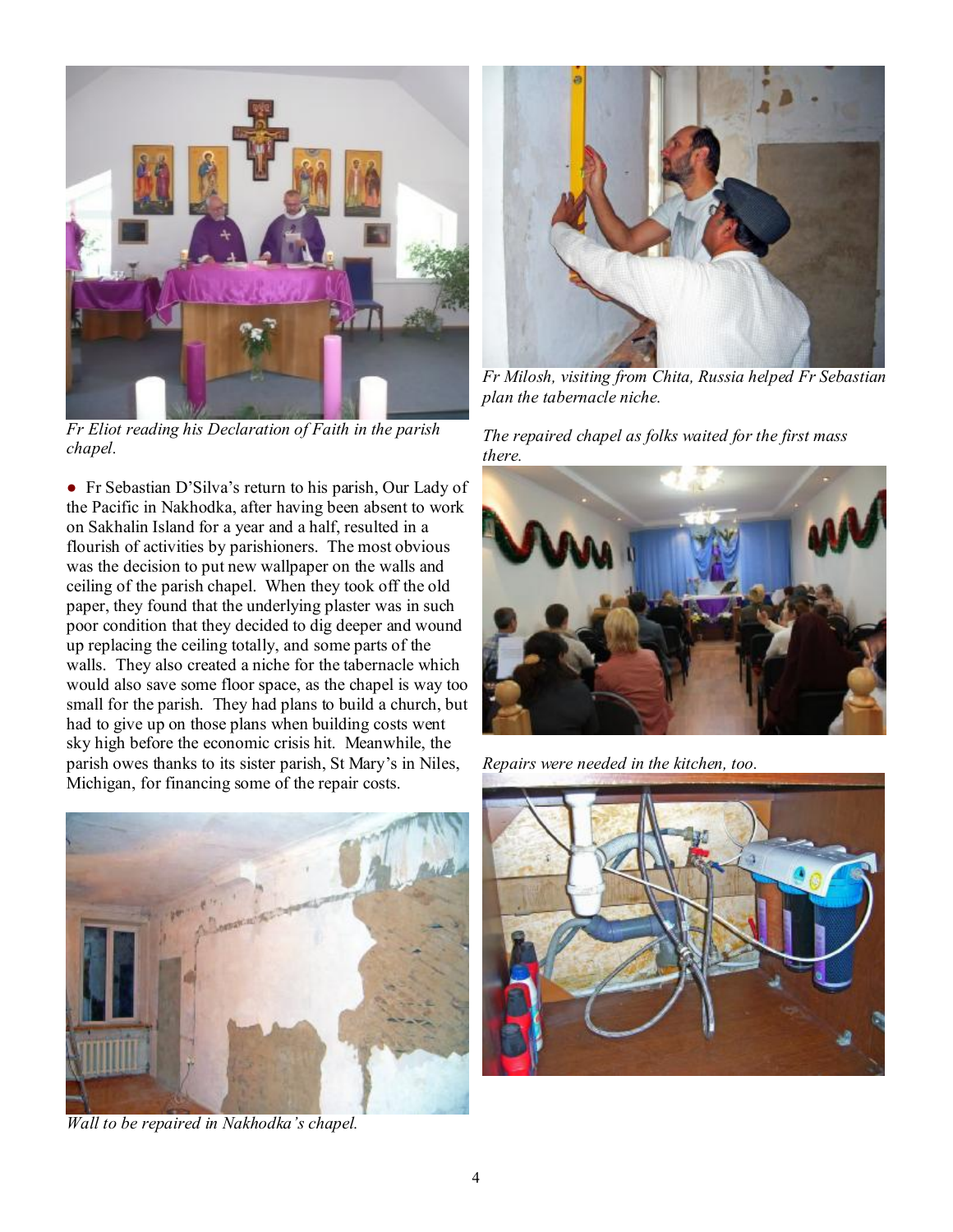● Fr Myron held a service for the Anointing of the Sick at the Visitation Parish in Lesozovodsk on October 3. The parish is getting ready for winter, which is significantly colder there than in Vladivostok. Fr Sebastian also held such a service in Nakhodka.



*Anointing of the sick and elderly in Lesozovosk* 

*Fr Sebastian's anointing in Nakhodka on November 22* 



● On December 4 our Bishop Kirill Klimovich celebrated the  $10<sup>th</sup>$  anniversary of his episcopal ordination. All the priests and sisters of the Diocese of St Joseph were invited to Irkutsk in Siberia to the Cathedral of the Immaculate Heart of Mary for the celebration. The Bishop also used the occasion for a pastoral conference which was held at a tourist camp near Lake Baikal. Highlights of the conference included a talk by an Orthodox priest explaining the current Orthodox attitude about Catholics, and words explaining the Orthodox theory and practice of marriage, which differs significantly from Catholic practice. About 40 priests of our diocese gathered for the event.



*Bishop Kirill addressing the priests at the start of the conference.* 

*All the bishops of Russia attended the event. Here is Archbishop Paolo Pezzi of Moscow, Nuncio Archbishop Antonio Mennini, Bishop Klimovich, Bishop Clemens Pickel of Saratov, and Bishop Joseph Werth of Novosibirsk.* 





*The Cathedral in Irkutsk*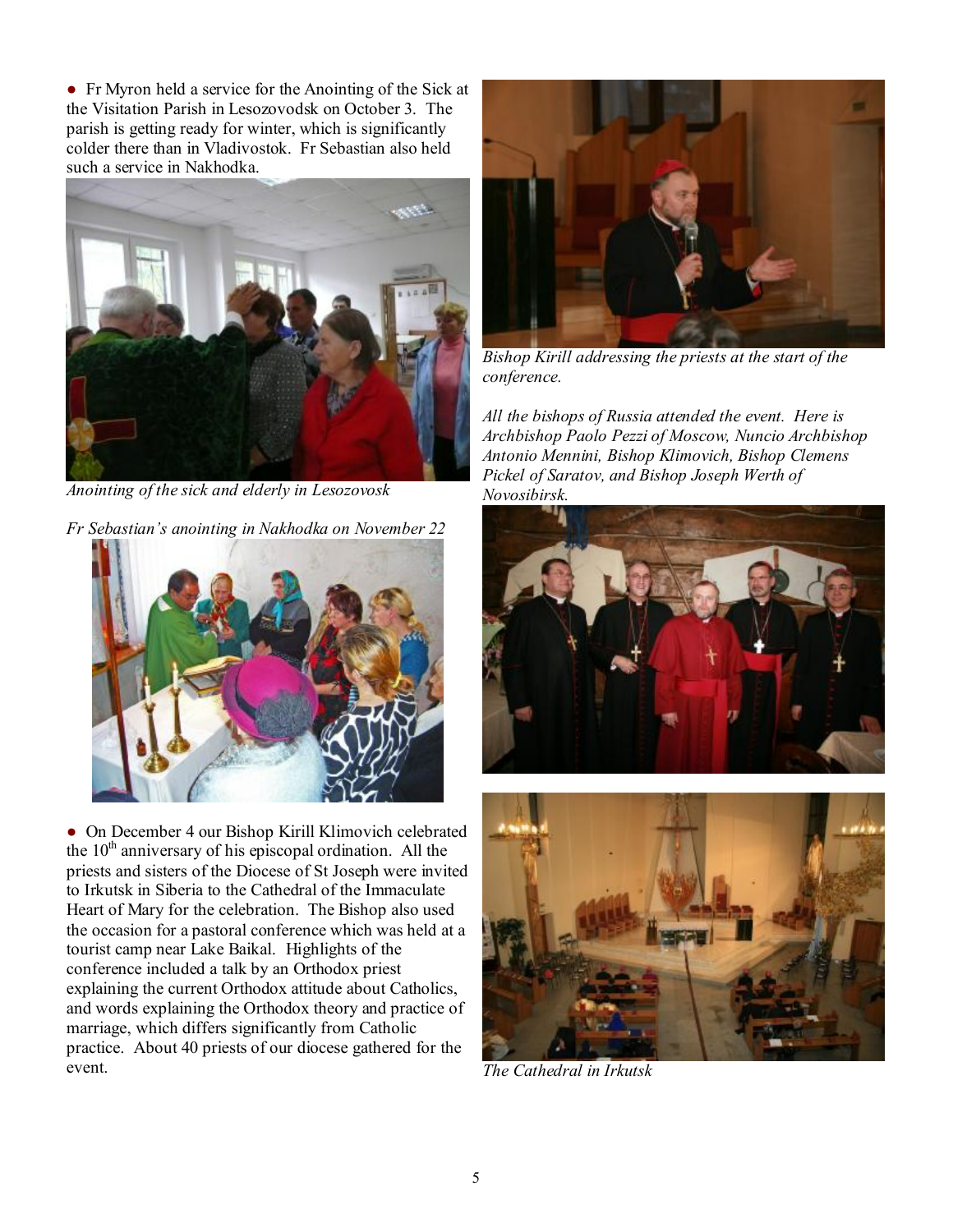

*Some of the priests and sisters posing in the snow on the shore of Lake Baikal, the largest fresh water lake in the world.* 

• Sandie and David Sonnen, who until recently ran all our operations in America, now have more time for their grandchildren. You'll see how important that is when you look at this picture!



*Dave, Sandie, and their 18 grandchildren!* 

• Anya's Foundation is named after a Russian girl adopted by American parents. The purpose of the Foundation is specifically to help Russian orphans. So it is natural that we could work together, and we submitted a proposal to help Children's Hospital No. 3 in Vladivostok with laundry equipment for its 80 orphans, including the AIDS kids. We asked for nutritious food and drink supplements, age-appropriate toys to aid neural, intellectual, and physical development, and for commercial laundry equipment that will allow the orphans to live in a clean, healthy environment. Laundry is always a problem in the damp summer environment of Vladivostok when clothing does not dry in the air, or, if it does, it takes so long that it is moldy already. The antediluvian equipment which the orphanage had was always on the fritz.

What a joy when the grant was given! Here are some photos of the installation of the equipment. Thank you, Anya Anding, for remembering those kids who are in need as you were! Happy New Year! But wait! The Lynch Family Foundation chimed in with more good news. They provided a commercial dryer and a commercial ironer to complete the assembly! Thanks, folks!



*Unloading the big cartons.* 

*The old centrifuge and the new one.* 





*The Caritas team supervising the installation, and the head doctor of Hospital #3.*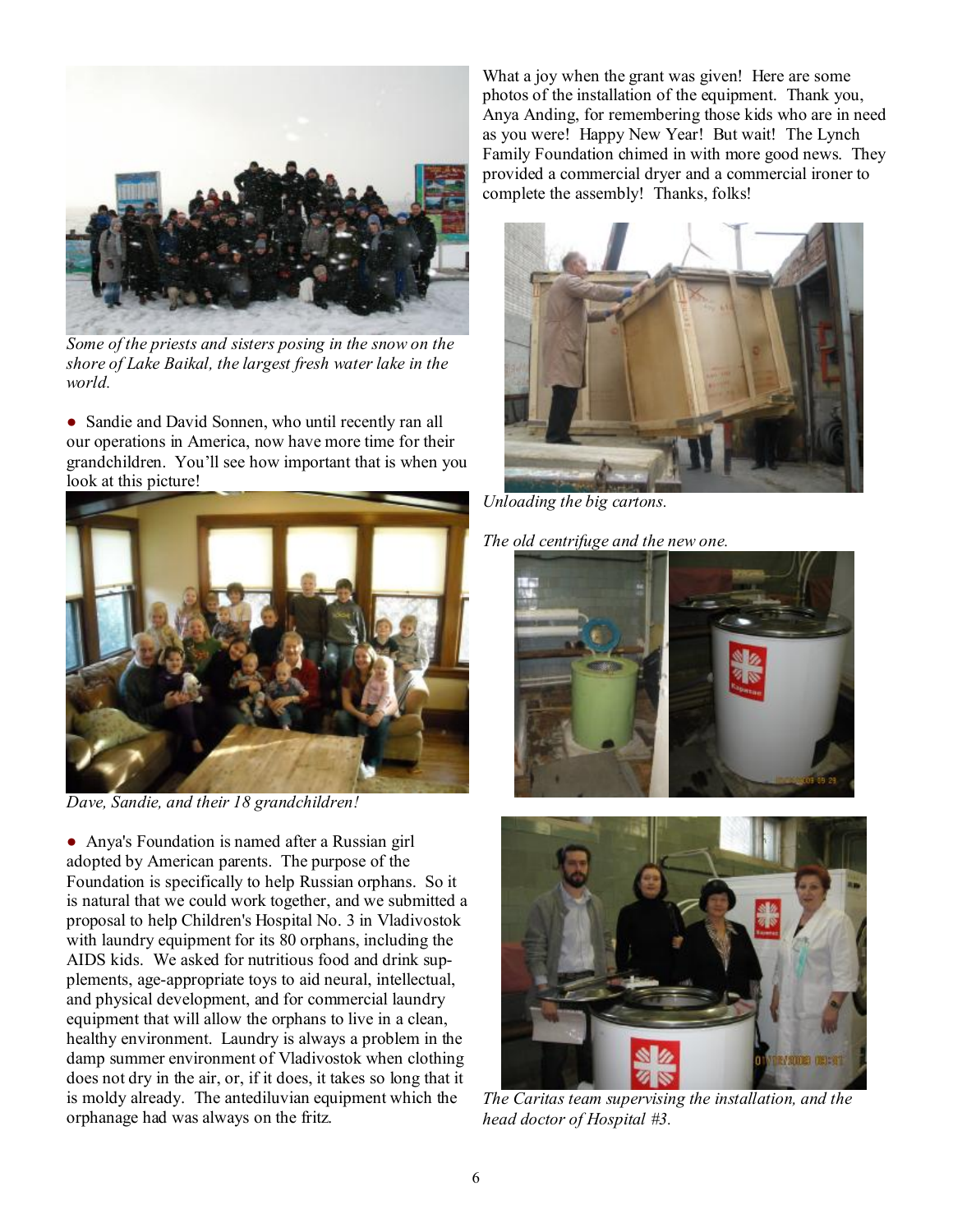

*The new washer* 

*The beneficiaries are the kids at Hospital #3, one in the arms of our volunteer "Grandma Valeria."* 



## **Opportunities**



♥ Many thanks to Susan Gray for creating our new Vladivostok hoodie (sweatshirt) in Cyrillic lettering! These hoodies are made of heavy weight, 50/50 fabric. Contact the

mission office for sizes and colors!

♥ Can you help? We have the opportunity of attending the following conferences if we can find volunteer representatives to attend our booths. You will be serving the mission in a great way by passing out information about our mission. Meet other wonderful members of our Catholic community and sell special religious articles for the mission. Couples and families are welcome to serve together. Please contact the mission office for more details. If you know of a conference not listed, please let us know!

- 1. St. Louis Marian Conference, St. Louis, MO, Jan  $15 - 17$
- 2. Marian Retreat, Modesto, CA, Feb. 6,
- 3. 2010 Catholic Social Ministry Gathering, Washington DC, Feb  $7 - 10$
- 4. Living The Catholic Faith Conference, Denver, CO, Feb. 25-27,
- 5. Boston Catholic Women's Conference, Boston, MA, Feb 27
- 6. Stockton Diocese Ministry Day, Stockton, CA, March 6
- 7. Dioceses of Arlington Catholic Men's Conference, Herndon, VA, March 13
- 8. Catholic Men's Fellowship of Greater Cincinnati, Cincinnati, OH, March 20
- 9. Marriage Conference 2010, Saskatoon, SK, Canada, March 19-20
- 10. National Catholic Education Association, Minneapolis, MN, April 6 - 8
- 11. Boston Catholic Men's Conference, Boston, MA, April 17
- 12. Diocesan Council National Council Of Catholic Women, Sacramento, CA April
- 13. Northwest Catholic Family Education Conference, Seattle, WA, May 21-22

## **How to Communicate with Us**

#### **Internet**

Russian language: [www.catholic.vladivostok.ru](http://www.catholic.vladivostok.ru) English language: [www.vladmission.org](http://www.vladmission.org)

**Office in Russia: Phone and FAX:** 011-7-4232-26-96-14

myron@catholic.vladivostok.ru daniel@catholic.vladivostok.ru

**Office in California: Phone and FAX:** 1-(209) 408-0728 Mary Mother of God Mission Society 1736 Milestone Cir Modesto CA 95357 usoffice@vladmission.org

**Sisters in Jesus the Lord:** 1-(816) 353-2177 7049 Blue Ridge Blvd Raytown, MO 64133

*Www.gra.en*<br> **Vladivostok Sunrise** Edited and produced in Russia by V Rev Myron Effing, C.J.D. Printed in St Paul MN by Sexton Printing, Inc. Assembled for mailing by Nativity Parish, St Paul, Minnesota.